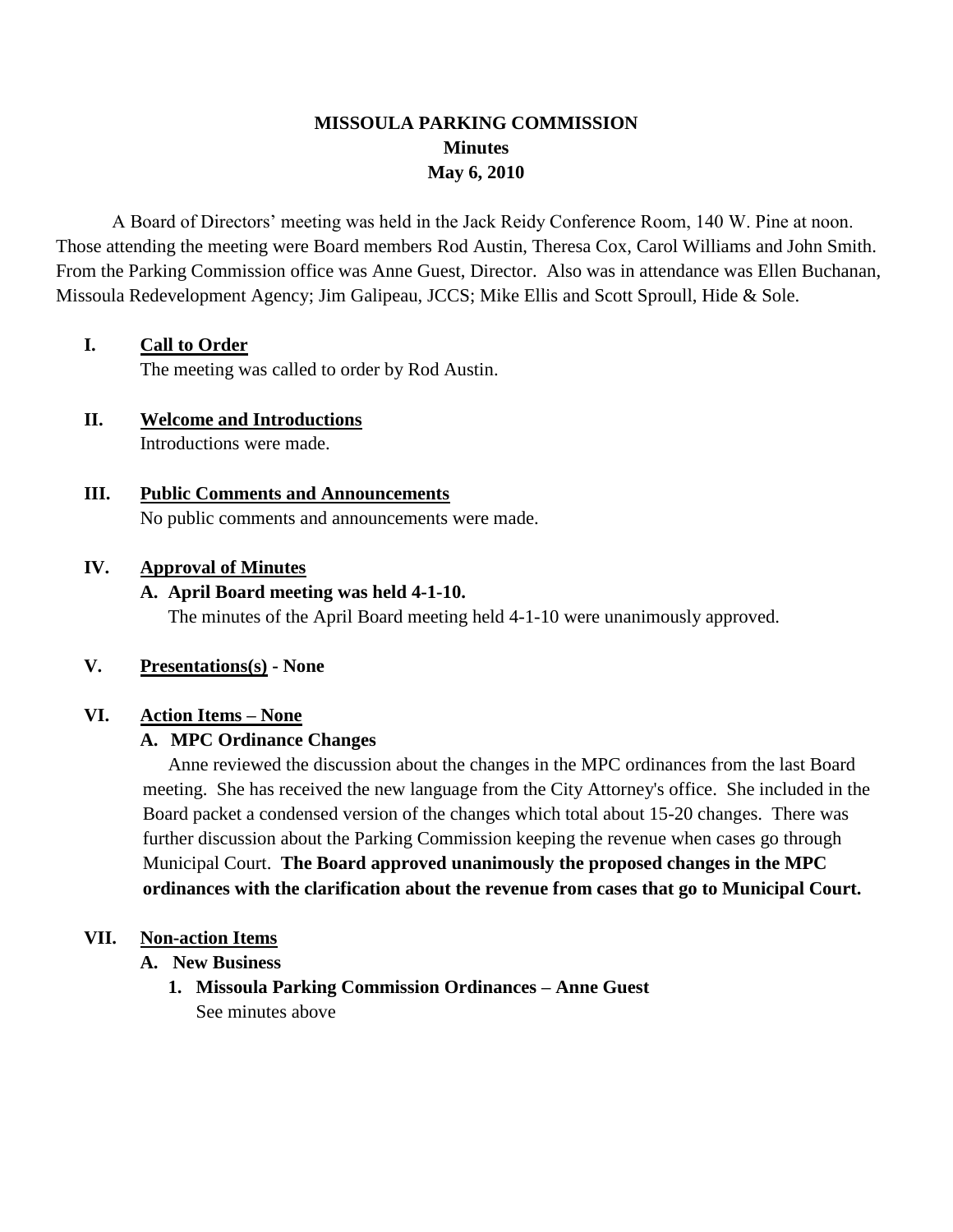#### **2. Lease Lot Rates**

Again, Anne reviewed the discussion from the April Board meeting with a report of the discussion from the Parking Advisory Committee (PAC). Scott Sproull indicated that he would like the MPC to increase lease rates because the Parking Commission is going to need the additional revenue to build more parking structures. With little further discussion, the Board accepted the lease lot rate increase proposal to be implemented by the Parking Commission at its discretion when appropriate. Because the Board members did not have their proposals in this month's packet, they deferred making a formal action until next month's Board meeting.

#### **B. Old Business**

#### **1. Parking Advisory Committee (PAC)**

Rod reported that there was a good discussion regarding the MPC ordinances. He referred to the discussion that stated it is necessary to have good public investment for economic development in the downtown. He also related this to the Downtown Master Plan (DTMP). The DTMP Implementation Committee heard a report from the Parking Commission and appreciates the Parking Commission working hard to implement recommendations from the Task Report #3.

#### **2. Front Street Parking Structure Update – Anne Guest**

Ellen reported that Rod is showing great leadership with the negotiations with First Interstate Bank (FIB). We are very close to reaching an agreement but there are still a few issues that need to be addressed. One of them is the stipulation on land use into perpetuity. Ellen asked, "Is it good public policy to determine land use forever?" Another issue is the easement that allows the Holiday Inn sign on the parking structure until perpetuity. The final issue is the nine spaces for the Holiday Inn that will replace those they will lose due to the structure.

Ellen also addressed the agreement between the MPC and FIB and the various conditions regarding the transfer of the property to MPC. Both of these documents need to be agreed upon at the same time.

Mike Ellis spoke about their E. Main St. project and the benefit of a public/private partnership and the shared benefits. We need to figure out how to do this effectively. Timing is critical with this project and they are ready to move ahead with it quickly. He anticipates construction to start at the beginning of 2011. He also spoke about ALPS and the partnership between these two developers. At the end, this project will represent a good resurgence of downtown Missoula and its positive impact on economic development.

#### **3. Downtown Master Plan Update – Anne Guest**

No discussion at the meeting.